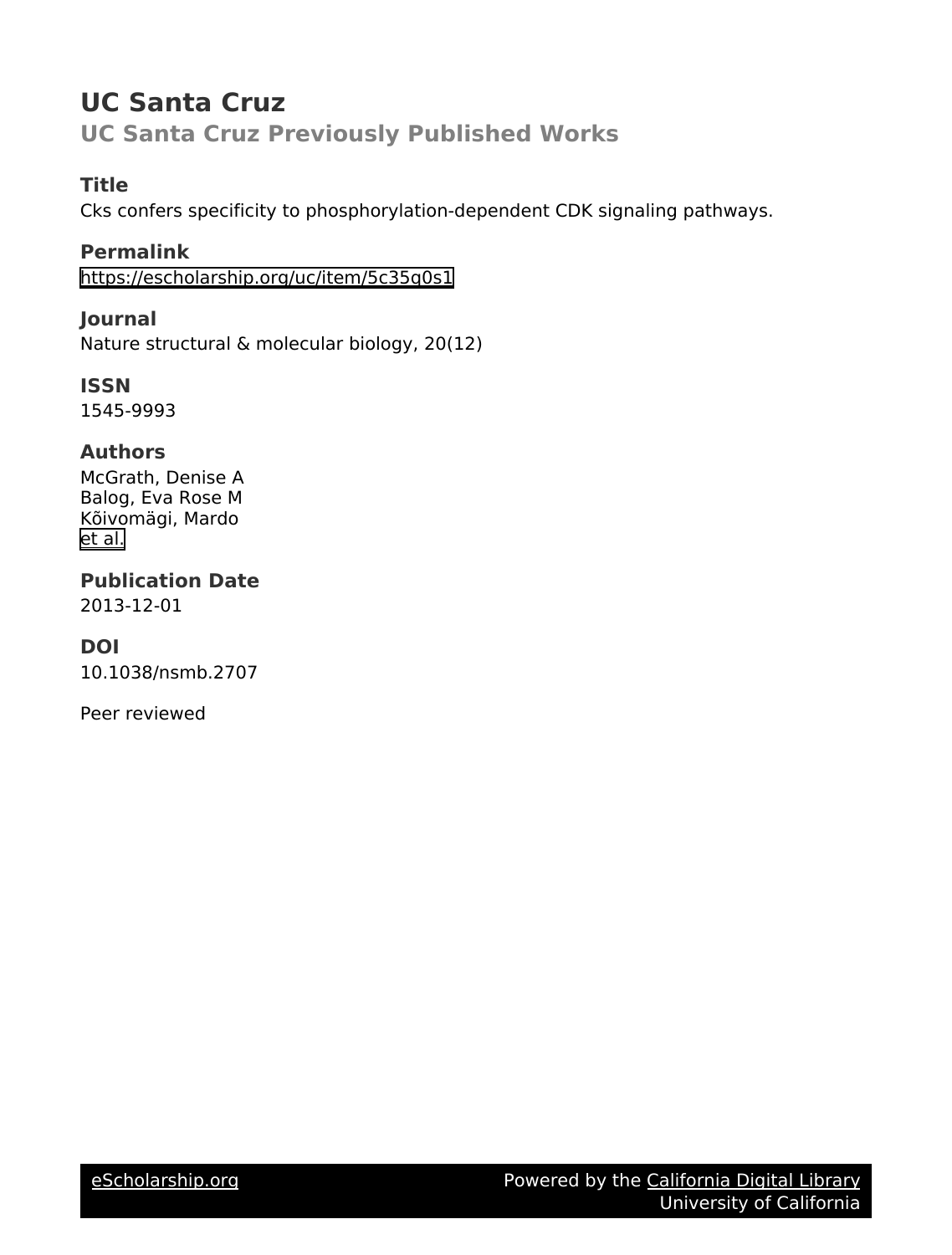# Cks confers specificity to phosphorylation-dependent CDK signaling pathways

Denise A McGrath<sup>1,4</sup>, Eva Rose M Balog<sup>2,4</sup>, Mardo Kõivomägi<sup>3</sup>, Rafael Lucena<sup>2</sup>, Michelle V Mai<sup>1</sup>, **Alexander Hirschi2, Douglas R Kellogg2, Mart Loog3 & Seth M Rubin1**

Cks is an evolutionarily conserved protein that regulates cyclin-dependent kinase (CDK) activity. Clarifying the underlying mechanisms and cellular contexts of Cks function is critical because Cks is essential for proper cell growth, and its overexpression has been linked to cancer. We observe that budding-yeast Cks associates with select phosphorylated sequences in cell **cycle–regulatory proteins. We characterize the molecular interactions responsible for this specificity and demonstrate that** Cks enhances CDK activity in response to specific priming phosphosites. Identification of the binding consensus sequence allows us to identify putative Cks-directed CDK substrates and binding partners. We characterize new Cks-binding sites in the mitotic regulator Wee1 and discover a new role for Cks in regulating CDK activity at mitotic entry. Together, our results portray Cks as a **multifunctional phosphoadaptor that serves as a specificity factor for CDK activity.**

Protein kinases must recognize their proper target substrates and regulators from among a large number of proteins in the cell<sup>1</sup>. How specificity is achieved is a critical question, given the prominent role of phosphorylation in signal transduction and the misregulation of kinase activity in disease2. In the cell cycle, CDKs process signals that lead to cell division<sup>3</sup>. Hundreds of CDK substrates have been identified in proteomic screens, and CDK phosphorylation alters the location, interactions, stability and activity of these target proteins<sup>4,5</sup>. A deregulated cell cycle is a hallmark of cancer, thus emphasizing the need for tight coordination of CDK activity<sup>6</sup>. Still, many questions remain regarding how regulatory proteins recognize CDKs and how CDKs discriminate among substrates to phosphorylate them in the appropriate order and at the appropriate times in the cell cycle.

The CDK complex is composed of the kinase subunit, the cyclin subunit and Cks. The active site of the kinase recognizes a minimum consensus sequence of (S/T)P and an optimal consensus of  $(S/T)PX(R/K)^7$ . In addition to activating the kinase domain, the cyclin subunit binds docking sequences present in some substrates and confers specificity<sup>8-10</sup>. Although Cks is essential for viability, and its deregulated expression correlates with tumorigenesis and poor cancer prognosis, its particular molecular functions have been less clear11–17. Genetic analysis has shown that Cks genes regulate cell growth and division<sup>11,12,15</sup>. In addition to binding CDK and influencing kinase function, Cks has been implicated in other cellular processes such as transcription and the degradation of the CDK inhibitor p27 (refs. 18–21).

Several studies have suggested that Cks associates with phosphorylated cell cycle–regulator proteins and has a role in CDK multisite phosphorylation. Multisite phosphorylation is critical for producing proper signaling output<sup>22–27</sup>, because it influences properties such as sensitivity and switch-like behavior and permits integration of a large number of inputs to produce diverse outputs<sup>28-31</sup>. Entry into mitosis, for example, is a switch-like transition, and multisite phosphorylation of the mitotic regulators Wee1 and Cdc25 is critical for this behavior23,24,26,32,33. Similarly, multisite phosphorylation of Sic1 in budding yeast generates an ultrasensitive response for S-phase entry<sup>22,25</sup>. Different signaling behaviors are generated by differences in enzyme mechanism such as degree of cooperativity and processivity of substrate processing30. Therefore, uncovering mechanistic details of how CDK acts on multisite substrates is important for understanding the molecular origins of highly complex, vastly tunable signaling through phosphorylation.

A role for Cks in binding phosphorylated substrates was postulated after structures of Cks revealed a conserved cationic pocket that weakly binds free phosphate and other anions<sup>34,35</sup>. When Cks is bound to CDK, structural modeling suggests that this cationic pocket is part of a continuous surface including the CDK active site and cyclin36. In the specific context of the Skp2–Skp1–Cullin ubiquitin ligase, human Cks1 binds phosphorylated p27 to stimulate its ubiquitylation and degradation $37$ . From these structural insights, it has been proposed that Cks binds CDK substrates primed by initial phosphorylation and facilitates further phosphorylation of the primed substrate. This hypothesis is supported by experiments that show that phosphorylation of cell cycle–regulatory proteins is reduced when Cks is immunodepleted from *Xenopus* egg extracts<sup>38</sup>. We found that semiprocessive phosphorylation of the G1-S regulator Sic1 depends on an intact Cks cationic pocket<sup>25</sup>. However, it has not been clarified whether the stimulatory role of Cks on CDK activity relies on

Received 22 January; accepted 11 September; published online 3 November 2013; doi:10.1038/nsmb.2707

<sup>&</sup>lt;sup>1</sup>Department of Chemistry and Biochemistry, University of California, Santa Cruz, Santa Cruz, California, USA. <sup>2</sup>Department of Molecular, Cell, and Developmental Biology, University of California, Santa Cruz, Santa Cruz, California, USA. <sup>3</sup>Institute of Technology, University of Tartu, Tartu, Estonia. <sup>4</sup>These authors contributed equally to this work. Correspondence should be addressed to S.M.R. (srubin@ucsc.edu).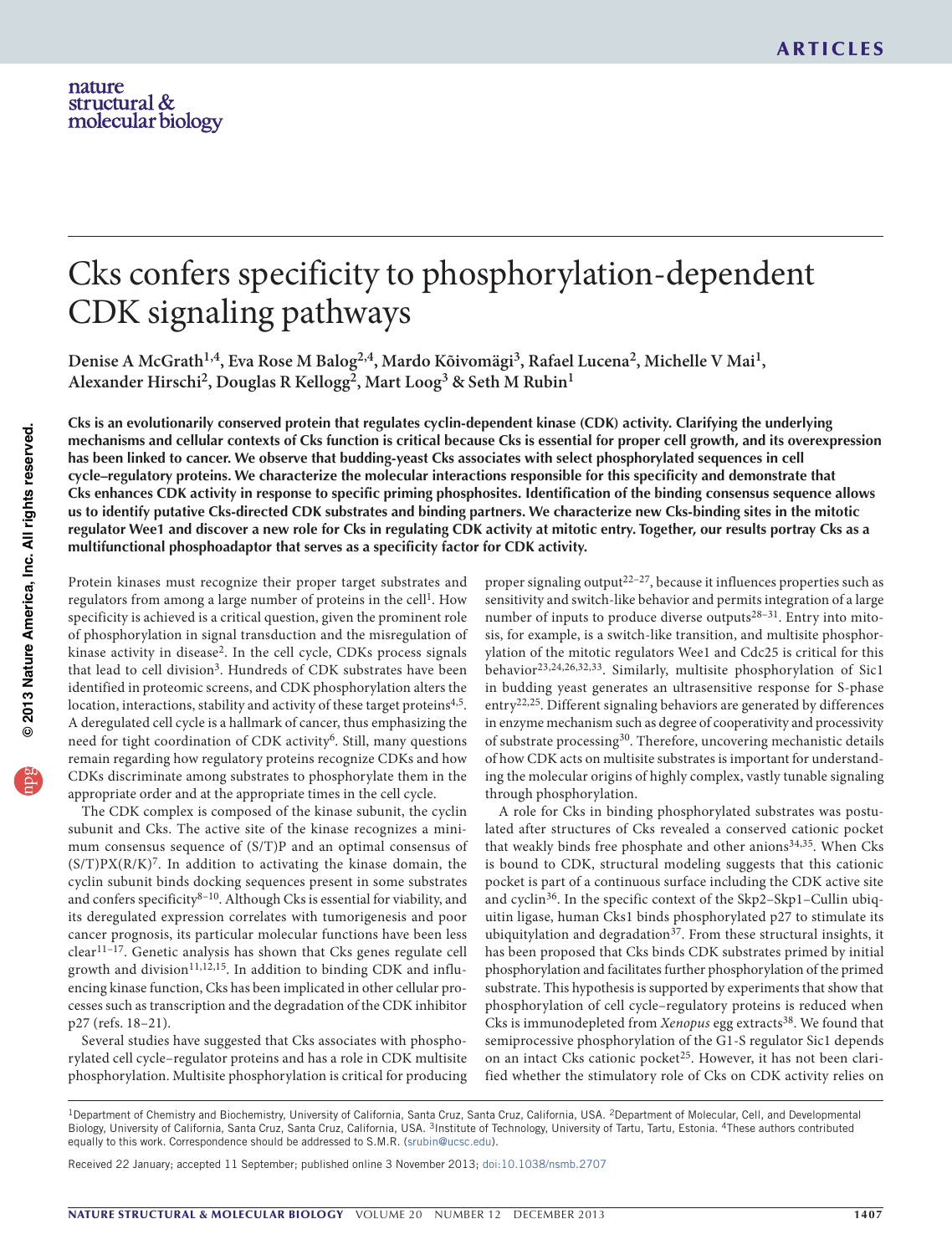specific priming sites or whether any site can prime the multisite phosphorylation reaction.

We demonstrate here that Cks recognizes specific phosphorylated sequences in CDK substrates, uncovering a new mechanism for CDK substrate targeting, CDK interactions with its regulators and signaling kinetics. We identify a Cks-binding consensus sequence and characterize the complex with a phosphopeptide–Cks crystal structure. Cks interaction with the consensus sequence is required for efficient multisite phosphorylation of a subset of CDK substrates and for buddingyeast viability. Using the Cks consensus sequence as a search motif, we identify new Cks-binding proteins and demonstrate a critical role for Cks in facilitating Wee1 regulation of CDK at mitotic entry.

#### **RESULTS**

#### **Cks binds to specific phosphorylated sites in CDK substrates**

A number of phosphorylation-dependent CDK–substrate complexes have been reported<sup>[23,](#page-8-0)39</sup>, and we and others have demonstrated that Cks binds to phosphorylated sequences in intrinsically disordered domains of several CDK substrates<sup>[25,](#page-8-2)[40](#page-8-3)</sup>. To test whether Cks binds specific phosphorylated sites, we examined the affinity of *Saccharomyces cerevisiae* Cks (Cks1) for the N-terminal domain of the replicationlicensing factor Cdc6. As determined by isothermal titration calorimetry (ITC), Cks1 binds to phosphorylated (phos)  $Cdc6<sub>1-48</sub>$  with  $K_d$  = 9.8  $\pm$  0.2 µM, whereas no detectable heat was measured for the

unphosphorylated protein (**[Fig. 1a](#page-2-0)**). The presence of two distinct and independent Cks1binding sites in phosCdc6<sub>1–48</sub> is supported by the stoichiometry parameter; the data fit to a one-site model with  $n \approx 2$ , thus indicating that two molecules of Cks1 bind noncooperatively to each phosphorylated Cdc6 molecule.

We then mutated different combinations of phosphoacceptor sites and found that Cks1 binds to  $Cdc6_{1-48}$  phosphorylated only at T7 and T23 ( $Cdc6_{1-48;T39A\,S43A}$ ) with a similar affinity and stoichiometry as fully phosphorylated Cdc61–48 (**[Fig. 1b](#page-2-0)** and **Supplementary Fig. 1**). In contrast, we observed no detectable binding signal with  $Cdc6<sub>1–48</sub>$  phosphorylated only at T39 and S43. Cdc6 constructs in which only T7 (Cdc61–48;T23A T39A S43A) or T23 (Cdc6<sub>1-48;T7A T39A S43A</sub>) are phosphorylated bind with similar affinity as for the wild-type protein but have stoichiometries of  $n \approx 1$ . We also tested binding of Cks1 to synthetic peptides,  $phosCdc<sub>2-10</sub>$  and  $pho$ sCdc619–26, which contain only phosphorylated T7 or T23 respectively. Each bound to Cks1 with an affinity about ten-fold less than

<span id="page-2-0"></span>Figure 1 Cks1 binds specific phosphorylated CDK sites in the N-terminal domain of Cdc6. (a) ITC measurements of affinity of purified  $Cdc6<sub>1–48</sub>$ , phosphorylated with recombinant CDK, for Cks. Left, phosCdc $6<sub>1–48</sub>$  binding to Cks1 with  $K_d = 9.8 \pm 0.2 \ \mu \text{M}$ . Right, titration with unphosphorylated  $Cdc6_{1-48}$ . (b) ITC measurements with phosphorylated  $Cdc6_{1-48}$ constructs and synthetic peptides. Sequence mutations are highlighted in red within each construct. Additional ITC data curves are shown in Supplementary Figure 1a–g.

that of phosphorylated  $Cdc_{1-48}$ . A  $Cdc_{1-48}$  construct in which T7 and T23 are mutated to alanine and the sequence surrounding T39 is replaced with the T7 sequence  $(Cdc6_{1-48;TT-T39swap})$  binds Cks1 with wild-type affinity. We conclude that the majority of the cohesive interactions are contained within short sequences including the phosphothreonines and suggest that the peptides bind with slightly lower affinity, owing to a greater entropy penalty. Together, these data demonstrate that T7 or T23 phosphorylation is necessary and sufficient for Cks1 association and that Cks1 has binding requirements beyond the minimum phosphorylated (S/T)P CDK site.

We tested the minimum sequence around T7 required for binding Cks1, using a dot-blot assay. We cross-linked synthetic phosphopeptides to BSA, spotted them onto a PVDF membrane and then incubated the membrane with hexahistidine-tagged Cks1 and probed it with an anti-hexahistidine antibody (**[Fig. 2a](#page-3-0)**). We found that the heptapeptides AIPIpTPT and IPIpTPTK (p, phospho-) were sufficient for Cks1 binding. ITC measurements confirmed that AIPI(pT)P, SAIPI( $pT$ )P and AIPI( $pT$ )PT bind Cks1 with similar affinity as does phosCdc62–10 (**Supplementary Table 1**). We substituted phosphoserine and phosphotyrosine for phosphothreonine and observed no binding to Cks1 in both the dot-blot and ITC assays.

In order to identify the Cdc6 sequence determinants of Cks affinity, we used SPOT arrays with peptides directly synthesized on a membrane (**[Fig. 2b](#page-3-0)**). Every spot contains a version of the phosCdc6<sub>3–10</sub>

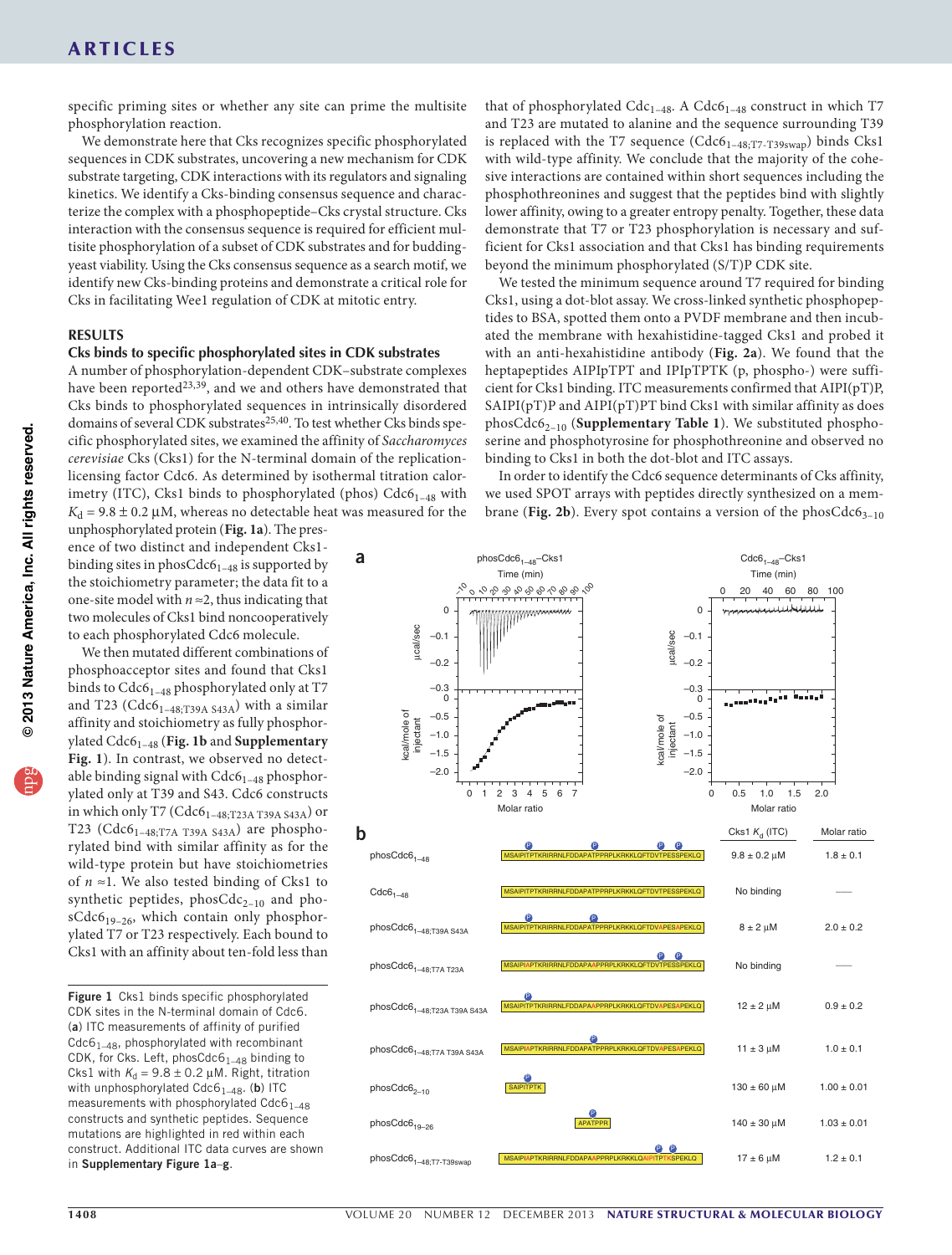

<span id="page-3-0"></span>Figure 2 Sequence requirements for Cks1 binding. (a) Dot-blot peptide experiment to determine the minimum length required for association with Cks1. Indicated peptides conjugated to BSA, spotted onto PVDF membrane, incubated with histidine-tagged Cks1 and probed with an anti-histidine antibody are shown. The full blot for this experiment is shown in Supplementary Figure 7a. (b) Scanning mutagenesis SPOT peptide array based on the  $Cdc6<sub>3-10</sub>$  AIPIpTPTK peptide. Peptides containing the indicated single amino acid substitution synthesized onto the membrane and probed for Cks1 binding as in a are shown. (c) As in b, except the array is constructed from a phosphorylated Sic $1_{2-9}$  peptide.

sequence in which a single substitution is made at each position with each of the 20 amino acids. The array was probed as described above, except Cks1 was alkylated to prevent the formation of disulfide linkages (**Supplementary Fig. 2**). We observed that no residue is tolerated at the pT position (0 position), including the phosphomimetics glutamate and aspartate, and that proline is required in the +1 position. These results indicate that all Cks1-binding sequences contain the phosphorylated CDK consensus site TP. Cks1 also displays a marked propensity for binding to peptides with a bulky hydrophobic residue in the −2 position. The array demonstrates that any residue is tolerated in the −4, −3, +2 and +3 positions, although a basic residue or proline seems to be disfavored in the +2 position. There appears to be a varied preference in the −1 position; however, there is no clear correlation between the chemical properties of the tolerated side chains.

In order to corroborate that these observations are general for Cks1 binding and are not influenced by subtle effects of the specific  $Cdc6_{3-10}$ sequence context, we conducted the array based on a sequence in Sic1 (**[Fig. 2c](#page-3-0)**). Sic1 T5 is a preferred CDK-phosphorylation site that serves as a priming site for Cks-dependent phosphorylation<sup>25</sup>. Probing a phosSic $1_{2-9}$  array for Cks1 binding, we again found a requirement for phosphothreonine and proline in the 0 and +1 positions, respectively, a preference for a bulky hydrophobic residue in the −2 position and a disfavoring of a positive residue in the +2 position.

We performed ITC with Cks1 and  $phosCdc6_{2-10}$  peptides to confirm and quantify the SPOT array results (**Supplementary Table 1**). Replacement of the phosphothreonine for a different phosphorylated side chain (pT7pS and pT7pY) or substitution of the +1 proline (P8K) results in loss of detectable heat. Substitutions of aromatic residues for the proline in the −2 position either have little effect or slightly increase binding affinity relative to that of wild type, whereas substitution of a charged lysine at the −2 position (P5K) results in no detectable heat. The +2 position in the SPOT array disfavored a positive charge or proline. However, by ITC, we found that substitution of a proline (T9P) or a lysine (T9K) for the +2 threonine results in a binding affinity similar to that of wild-type peptide.

Three CDK sites (T5, T33 and T45) in the Sic N-terminal domain (Sic11–215, 'Sic1∆C') facilitate Cks binding[10,](#page-8-4) and these sites are known to promote priming-dependent phosphorylation<sup>25</sup>. T5 and T45 contain a proline in the −2 position, and their phosphorylation promotes higher-affinity binding to Cks compared to that of the binding promoted by phosphorylation of T33, which contains a glutamate in the  $-2$  position<sup>10</sup>. We measured affinity for wild type and substituted phosSic1<sub>2-9</sub> peptides (Supplementary Table 1). PhosSic1<sub>2–9</sub> binds with a slightly weaker affinity ( $K_d$  = 95 ± 8 µM) than does the entire phosphorylated Sic1 N terminus and phosSic1∆C that contains only T5 as a phosphoacceptor site  $(K_d = 11 \pm 3 \mu M)$ and  $K_d = 20 \pm 10 \mu M$ , respectively<sup>[10,](#page-8-4)25</sup>). As in the case of Cdc6, this observation suggests an interaction between the immediate sequence surrounding T5 and Cks1. The affinities of phosSic1 $_{2-9}$  peptides with single amino acid substitutions show the same trend as for the Cdc6 peptides (**Supplementary Table 1**). The ITC measurements are also consistent with the SPOT array data, with the exception that a positive lysine is tolerated in the +2 position in the ITC measurements.

#### **Structural basis of Cks binding specificity**

We next determined the 2.9-Å crystal structure of a Cks1–phosCdc6 complex to understand the molecular determinants of the specificity observed in our binding experiments (**[Table 1](#page-3-1)** and **[Fig. 3](#page-4-0)**). Crystals were grown from a fusion-protein construct, phosphorylated after purification, in which the  $Cdc6_{3-9}$  sequence was appended to the C terminus of Cks1<sub>1-112</sub> (Supplementary Fig. 3). The Cdc6 sequence binds across a surface of Cks1 that is distal to the CDK-binding site and is made up of one face of the Cks1 β-sheet and helix 2 (**[Fig. 3a](#page-4-0)**). The phosphate on the Cdc6 T7 side chain is bound to the previously described cationic pocket (**[Fig. 3b](#page-4-0)**)[34,](#page-8-5)[35](#page-8-6). The Cdc6 T7 γ-methyl makes van der Waals contacts with Y30 and R42 in Cks1; this explains the specificity for phosphothreonine over phosphoserine. Cdc6 P8, which

<span id="page-3-1"></span>

|  |  | Table 1 Data collection and refinement statistics |  |
|--|--|---------------------------------------------------|--|
|  |  |                                                   |  |

|                                   | $phosCdc63-9-Cks11-112$   |  |  |
|-----------------------------------|---------------------------|--|--|
| Data collection                   |                           |  |  |
| Space group                       | $P4_12_12$                |  |  |
| Cell dimensions                   |                           |  |  |
| $a, b, c (\AA)$                   | 84.7, 84.7, 239.9         |  |  |
| $\alpha$ , $\beta$ , $\gamma$ (°) | 90, 90, 90                |  |  |
| Resolution (Å)                    | $60.0 - 2.9(3.06 - 2.90)$ |  |  |
| $R_{\text{merge}}$                | 0.0463(0.2598)            |  |  |
| $I/\sigma I$                      | 12.65 (3.57)              |  |  |
| Completeness (%)                  | 99.79 (99.90)             |  |  |
| Redundancy                        | 10.0(9.9)                 |  |  |
| <b>Refinement</b>                 |                           |  |  |
| Resolution (Å)                    | $58.1 - 2.9$              |  |  |
| No. reflections                   | 20,140                    |  |  |
| $R_{work}$ / $R_{freq}$           | 24.5% / 28.1%             |  |  |
| No. atoms                         | 3,852                     |  |  |
| Protein                           | 3,800                     |  |  |
| Water                             | 52                        |  |  |
| Average B factors                 | 56.5                      |  |  |
| Protein                           | 47.60                     |  |  |
| Water                             | 52.30                     |  |  |
| r.m.s. deviations                 |                           |  |  |
| Bond lengths (Å)                  | 0.011                     |  |  |
| Bond angles (°)                   | 1.39                      |  |  |

One crystal was used. Values in parentheses are for highest-resolution shell.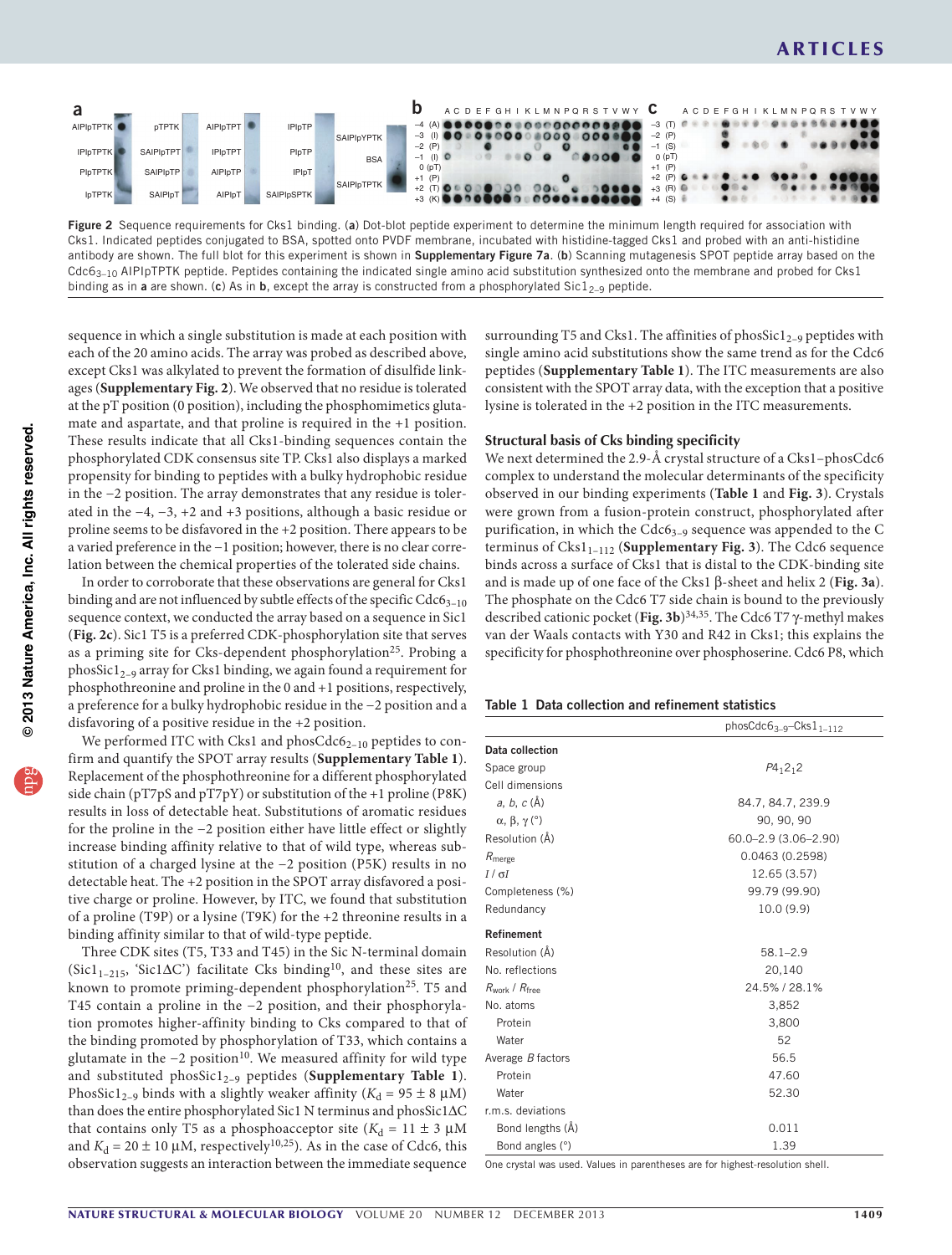

<span id="page-4-0"></span>Figure 3 Crystal structure of a phosCdc6<sub>3-9</sub>-Cks1<sub>1-112</sub> complex. (a) Ternary complex including CDK showing the phosphorylated substrate-binding site in Cks distal from CDK. The model was created by alignment of Cks1 from the structure solved here and hsCks1 in the hsCks1–Cdk2 complex (PDB [1BUH](http://www.rcsb.org/pdb/explore/explore.do?structureId=1BUH)<sup>36</sup>). (b) Close-up views of the phosCdc6<sub>3-9</sub>-binding site in Cks1.

is in the +1 position, fits into a pocket formed by both Y30 and T80 in Cks1. That no other hydrophobic residues are tolerated in this +1 position suggests that geometry constraints in the Cdc6 backbone are important for proline specificity. The dihedral angles adopted by the +1 proline ( $\Phi \approx -80$ ,  $\psi \approx -160$ ) to contact Y30 and T80 are relatively disfavored by other residues. The loss of affinity upon proline substitution probably arises from the compromise of maintaining the side chain–Cks1 contacts and adopting such strained torsion angles. The γ-hydroxyl of Cks1 T80 acts as a hydrogen-bond donor to the backbone carbonyl of I6 (−1 position) in Cdc6. Although there is no clear correlation among the chemical properties of the tolerated amino acids at the −1 position in the array data (**[Fig. 2b](#page-3-0)**,**c**), this hydrogen bond may select for particular backbone dihedral preferences that best facilitate its formation.

A second pocket formed by Cks L83 and R75 fits Cdc6 P5 (the −2 position). The distances to the −2 proline side chain explain the preference for a large hydrophobic residue in this position. The presence of R75, which is highly conserved in Cks proteins, is also consistent with the observed preference for aromatic residues in the −2 position of the binding consensus sequence (**[Fig. 2b](#page-3-0)**,**c**), because the guanidinium group is capable of making cation- $\pi$  interactions with aromatic side chains<sup>[41](#page-8-7)</sup>. There are few interactions in the crystal structure between Cks1 and residues in the +2, +3 and −3 positions in the Cdc6 peptide, results consistent with our observation that any amino acid type can substitute there.

We verified the importance of the molecular interactions observed in the crystal structure of the Cks1–phosCdc6 complex with single amino acid mutations in Cks1, purifying Y30E, R75A, R75K, T80D and L83D Cks1 mutants and testing them for binding to phosCdc6 by ITC. The structure shows that Y30 and T80 are important for binding the +1 proline, whereas R75 and L83 form the pocket to accommodate the −2 proline. All the mutants were folded properly, as determined by CD (**Supplementary Fig. 4a**). As predicted by the structure, mutations at these positions inhibited binding to the phosCdc62–10 peptide in the calorimetry assay; in each case, no heat was detected (**Supplementary Fig. 1z**–**dd**).

#### **Priming-dependent CDK activity requires Cks-substrate binding**

We next explored the implications of Cks-substrate docking for its function in stimulating CDK activity toward cell-cycle substrates. We previously found that priming phosphorylation of Sic1 facilitates semiprocessive phosphorylation of critical phosphodegrons, and the requirement for an intact Cks1 cationic pocket demonstrated the importance of Cks-dependent kinetics for CDK signaling<sup>[25](#page-8-2)</sup>. The structural details of the Cks–substrate complex observed here allowed us to test specifically the effect of disrupting this complex on CDK kinetics. We tested whether Cks1 mutations that abolish interactions with substrate residues inhibit multisite phosphoryla-tion ([Fig. 4](#page-5-0)). As previously described<sup>[25](#page-8-2)</sup>, we added recombinant Cks1 to Cdk1–Clb5 purified from budding yeast and used the enzyme to phosphorylate the noninhibitory truncation Sic1∆C in a kinase assay. In the reaction with wild-type Cks1, hyperphosphorylated species are present within 8 min and are the dominant product (**[Fig. 4a](#page-5-0)**). Previous substrate-competition experiments established that the rapid accumulation of these hyperphosphorylated forms is due to a semiprocessive mechanism[25.](#page-8-2) In contrast, hyperphosphorylated Sic1∆C does not appear in the same reaction time upon addition of Cks1 with mutations to the phosphate-binding pocket ('+pocket', R33E S82E R102A) or a Y30E mutation. Stronger bands corresponding to hypophosphorylated forms are instead present. Use of R75A, T80D and L83D mutants also results in considerable loss of hyperphosphorylated Sic1∆C, and intermediate forms containing fewer phosphates are the dominant product. All the mutants are capable of forming a complex with CDK (**Supplementary Fig. 4b**). In reactions with a Sic1∆C containing a single phosphorylation site (i.e., all sites mutated to alanine except T5), the mutants behave similarly to wild-type Cks1 (**[Fig. 4a](#page-5-0)**). This control reaction demonstrates that Cks1 mutations that disrupt substrate docking have no effect on the catalytic activity of the kinase toward a single phosphoacceptor site but instead result in defects specifically in the mechanism of multisite phosphorylation.

To demonstrate directly the function of Cks in priming-dependent phosphorylation, we assayed kinase activity on primed substrates ([Fig.](#page-5-0) 4b,c). We synthesized a Cdc6<sub>2-29</sub> peptide with T7 as a phosphothreonine. We then measured the steady-state kinetics of phosphate incorporation at T23 in the presence of the phosphorylated T7. The *K*<sup>m</sup> for the kinase reaction using Cdk1–Clb5 and wild-type Cks1 is less than that measured for a generic single-site substrate or Sic1 with a single T5 phosphoacceptor site available (**Supplementary Fig. 5**). Conversely, the absolute  $k_{\text{cat}}$  value for the wild-type reaction, calculated in these experiments by comparison of  $V_{\text{max}}$  to the published absolute  $k_{\text{cat}}$  for the H1 peptide<sup>[9](#page-8-8)</sup>, is similar to the  $k_{\text{cat}}$  for reactions with single-site substrates. We tested, in similar reactions, Cks1 that contains mutations in the consensus sequence–binding residues (**[Fig. 4b](#page-5-0)**). These reactions all proceed with *K*m values greater than those for reactions with wild-type protein. As observed in the Sic1∆C multisite phosphorylation assay, mutations in the cationic pocket or Y30 have the largest effect on *K*m, whereas the T80D, L83D and R75A mutations all show clear but more modest effects. These data demonstrate that Cks1 residues critical for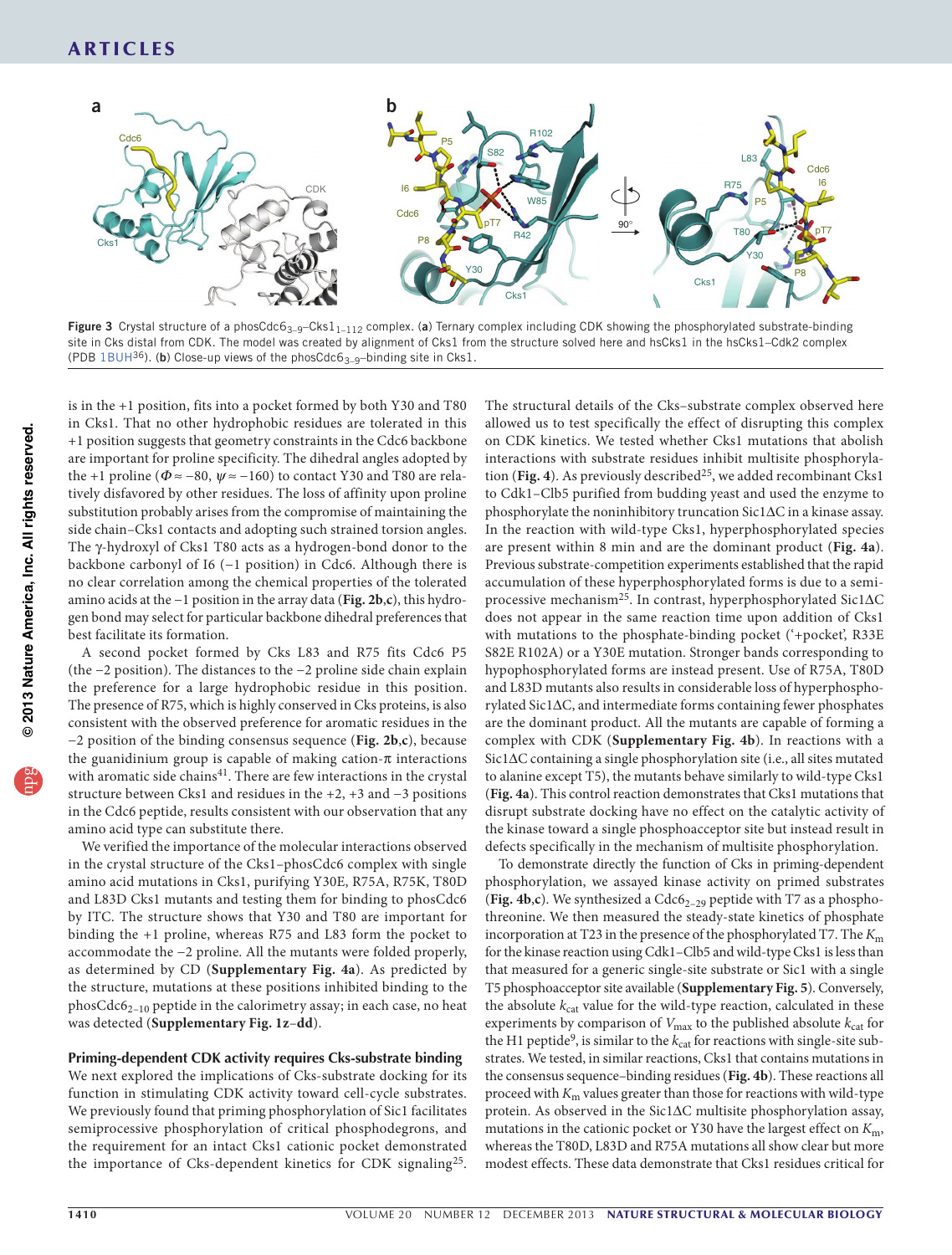## **ARTICLES**



<span id="page-5-0"></span>

Initial velocity (A.U.) 50 40 30 20 10  $\Box$ WT TS WT TS TS TS TS TS TS

Cdc6 peptide: biotin-SAIPIpTPTKRIRRNLFDDAPATPPRPLK  $K$ *k*cat *K*<sup>m</sup> (µM) Cks1  $\kappa_m$   $\kappa_{\text{cat}}$   $\kappa_{\text{cat}}$   $\kappa_{\text{cat}}$  $(min^-$ WT  $8.3 \pm 0.5$  $120 \pm 30$  $14 \pm 6$ ND ND  $\circ$ +pocket >200 Y30E  $80 \pm 20$  $140 \pm 40$  $1.7 \pm 0.9$  $27 \pm 2$  $190 + 50$  $7 \pm 2$  $\Delta$ T80D  $\blacktriangle$ L83D  $26 \pm 2$  $180 \pm 40$  $7 \pm 2$ R75A  $170 \pm 40$  $\Box$  $28 \pm 4$  $6 ± 2$ 0 50 100 150  $\mathbf{C}$  |  $\text{WT Cks1:}$ 



binding phosphorylated substrates are required for the *K*m decrease that results from priming in a multisite kinase reaction.

We also assayed the importance of the Cks-binding consensus sequence in the substrate. We synthesized Cdc6 peptides with mutations in the phosphoacceptor site or in surrounding consensus residues and used them in kinase reactions with wild-type Cks1 (**[Fig. 4c](#page-5-0)**). Mutation of the priming phosphothreonine to an alanine (T7A) leads to a *K*m increase for the reaction measuring phosphate incorporation at T23. Mutation of the proline in the −2 position of the consensus site to a tyrosine (P5Y) does not change the  $K<sub>m</sub>$  from the wild-type reaction, whereas mutation to a lysine (P5K) increases the *K*m by three-fold, results consistent with our binding measurements. Mutation of the +1 proline (P8A) results in a six-fold increase in *K*m. These results together further establish the importance of the Cks-substrate association for enhancing CDK multisite kinetics and demonstrate that a binding consensus, and not solely a phosphate, directs the priming-dependent reaction.

To demonstrate the importance of Cks1 association with specific priming-site sequences *in vivo*, we examined the viability of Cks1 mutants that are defective in consensus-sequence binding in budding yeast (**[Fig. 4d](#page-5-0)**). We identified a mutation (L98S) in Cks1 that has temperature sensitivity at 34 °C. At the restrictive temperature, growth is impaired, as described previously<sup>[12](#page-8-10)</sup>, but is rescued by wild-type Cks1 expressed from a CEN vector and under control of the alcohol dehydrogenase promoter. In contrast, expression of a phosphate binding–pocket mutant or the consensus sequence–binding mutants fails to rescue the temperature sensitivity.

T80D L83D

Concentration of Cdc6 peptide (µM)

 $\overline{0}$ 

> **The Cks-binding consensus is present in a subset of CDK substrates** To find CDK substrates that associate with Cks, we considered the sequence (F/I/L/P/V/W/Y)XTP, which contains the minimum requirements for binding Cks1, on the basis of our data. We inputted this sequence into the Yeast Genome Database Pattern Matching tool (<http://www.yeastgenome.org/cgi-bin/PATMATCH/nph-patmatch/>) and found that 3,263 sequences match the consensus; these sequences are found in 2,100 different open reading frames (ORFs) (**[Fig. 5a](#page-6-0)**). 269 of the 2,100 ORFs are known CDK substrates, as determined in at least one of the two global CDK-substrate identification studies<sup>[4,](#page-8-11)[5](#page-8-12)</sup>. There are 522 putative Cks-binding sequences within these 269 ORFs (listed in **Supplementary Table 2**).

> In order to filter and characterize better the properties of Cks targets, we further analyzed the 522 putative Cks-binding sites found in CDK substrates (**[Fig. 5](#page-6-0)**). We first searched for evidence validating that the sites are phosphorylated by CDK or other kinases. 48 of the 522 sites were identified as CDK-phosphorylation sites in an MS-based proteomics screen to identify CDK substrates ([Fig. 5a](#page-6-0))<sup>[5](#page-8-12)</sup>, and 42 other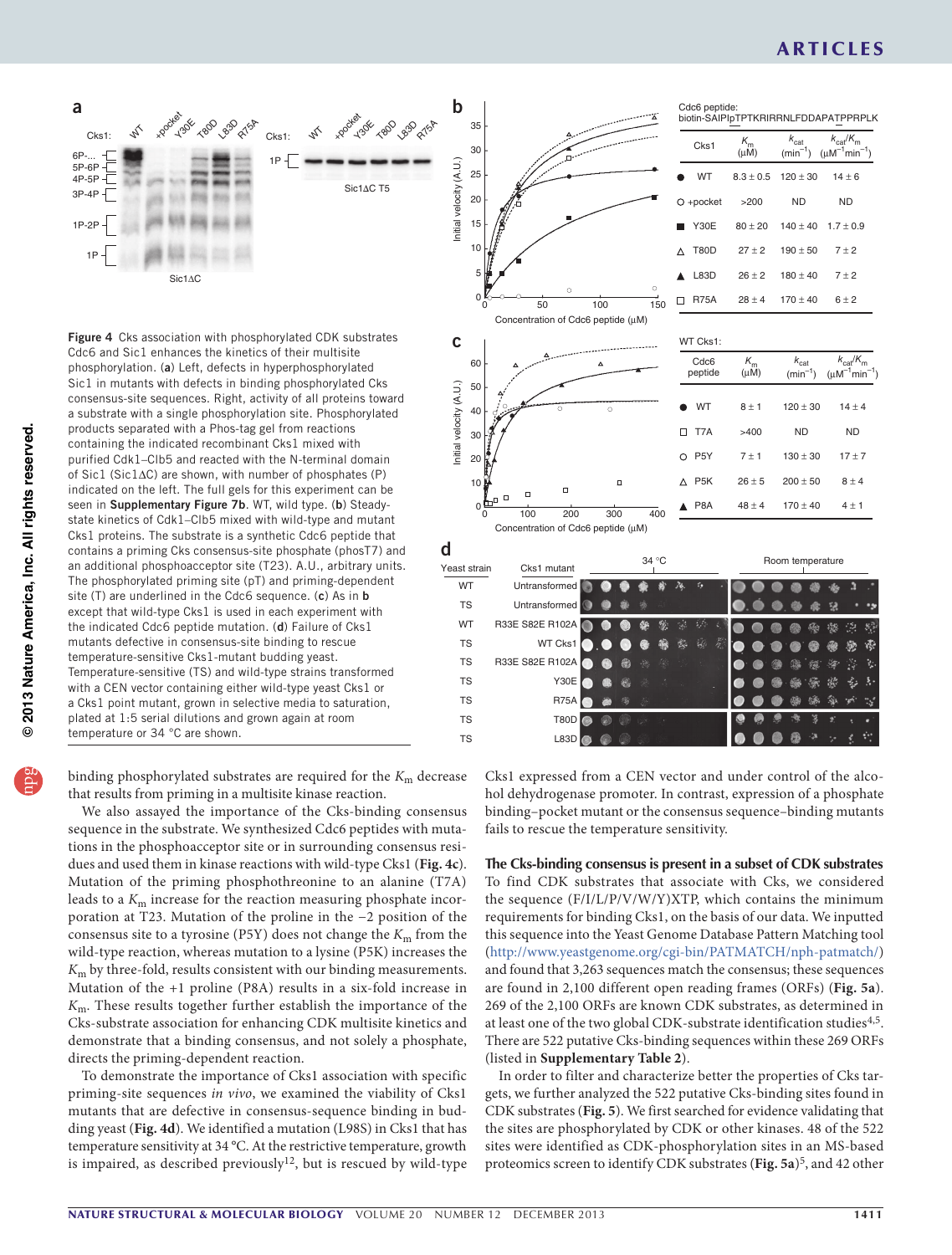

<span id="page-6-0"></span>Figure 5 Sequence context of putative Cks binding sites. (a) Venn diagram showing in each set the number of sequences that match the minimal Cks consensus sequence (F/I/L/P/V/W/Y-XTP) and the number of proteins containing those sequences (in parentheses). The set of all verified CDK sites is taken from an MS-based screen<sup>[5](#page-8-12)</sup>. Square areas are proportional to the number of sites. (b) Fraction of sites found in disordered protein sequences. P values are calculated by  $\chi^2$  test, assuming an expected distribution equivalent to that found for all (S/T)P sites in the yeast proteome (60.6% disordered)<sup>[5](#page-8-12)</sup>. In the  $\chi^2$  test,  $n = 2$  from the fact that a site could be found in either an ordered or disordered part of a protein. (c) Multiplicity of CDK sites in CDK and putative Cks-directed substrates. Bars show the number of CDK sites verified in the MS screen<sup>5</sup> for all CDK substrates found in that screen (red) and for substrates that contain putative Cks sequences that are also verified phosphorylation sites (purple). The substrates that contain zero verified CDK sites in the MS screen contain Cks sequences that are phosphorylated according to the PhosphoGRID database. The *P* value is calculated for a distribution between either zero or one CDK sites or more than one CDK site (i.e., *n* = 2, with *n* describing the number of categories into which the data were binned). The  $\chi^2$  test was used, assuming an expected distribution for the Cks-containing proteins that is equivalent to the distribution for all verified CDK sites in the MS screen.

sites were identified as phosphorylation sites in the PhosphoGRID database (<www.phosphogrid.org/>). These 90 Cks consensus sites that correspond to validated phosphorylation sites (highlighted in **Supplementary Table 2**) are found in 70 different ORFs.

CDK sites tend to be found in regions of proteins that lack structur[e5,](#page-8-12)[42](#page-8-13). We analyzed whether the Cks consensus sites are in sequences that are likely to be structured or disordered, using a web-based disorder prediction tool<sup>43</sup>. We found that 309 of the 522 putative Cks sites (59%) are in regions of likely disorder, whereas 73 of the 90 (81%) Cks sites that are verified phosphorylation sites are found in likely disordered regions (**[Fig. 5b](#page-6-0)**). When all putative Cks sites are considered, there is no significant preference for disordered sequences; however, the statistics for the subset of Cks sites corresponding to verified phosphorylation sites do suggest that Cks preferentially binds unstructured sequences. The disorder frequency of Cks sites is less than the disorder frequency (99%) of all verified CDK sites in the MS screen[5.](#page-8-12) It may be that Cks sites are more likely to be found in predicted structured regions because of the hydrophobic amino acid in the −2 position.

Considering the role of Cks in stimulating multisite phosphorylation kinetics, we predicted and found that Cks sites preferentially occur in substrates that contain multiple CDK sites. Putative Cks sites that are verified phosphorylation sites occur in substrates with more than one CDK site at a frequency that is greater than expected from the multiplicity distribution of all CDK substrates found in the MS screen ([Fig. 5c](#page-6-0))<sup>[5](#page-8-12)</sup>.

#### **Cks mediates Cdk1-directed Wee1 activity at mitotic entry**

In examining the list of putative Cks binding partners, we found the potential docking association of Cks1 with budding yeast Wee1 (called Swe1) to be of particular interest because Swe1 is known to form a phosphorylation-dependent complex with Cdk1 during mitotic entry. This complex is required for efficient inhibitory phosphorylation of Cdk1 by Swe1 on Y19 (refs. [23,](#page-8-0)[32,](#page-8-15)[33\)](#page-8-16). Formation of the complex requires phosphorylation of eight consensus sites in Wee1 by Cdk1 (ref. [33\)](#page-8-16). Similar mechanisms are likely to act in vertebrate cells<sup>[32,](#page-8-15)[44,](#page-8-17)[45](#page-8-18)</sup>. We hypothesized that Cks docking to specific phosphorylated consensus sites mediates the Cdk1–Wee1 complex, and we tested this idea with mutational analysis of Swe1 in budding yeast.

Of the eight consensus Cdk1 phosphosites in Swe1, there are four phosphothreonines: T45, T121, T196 and T373. All except T45 possess a bulky hydrophobic residue in the −2 position, and T196 and T373 were previously found to have an important role in Cdk1-complex formation in budding yeast<sup>[33](#page-8-16)</sup>. Although neither the precise sequences surrounding the sites nor their location in the primary sequence is conserved in higher eukaryotes, most Swe1 orthologs contain three or four putative Cks-binding sites. We tested Cks1 binding to each of these phosphopeptides by ITC and found, as predicted, that all except T45 bound Cks1 with an affinity similar to that between phosCdc6<sub>2-10</sub> and Cks1 (Supplementary Table 1). To assay the importance of the Cks-binding sites *in vivo*, we constructed a yeast strain in which the three consensus threonines in



<span id="page-6-1"></span>Figure 6 Cks consensus sites in Wee1 are required for Cdk1 inhibitory phosphorylation. Immunoblots (IB) probing Swe1 and phosphorylation on Cdk1 Y19 in yeast expressing wild-type (left) or triple-mutant (T121S T196S T373S; right) Wee1 (Swe1). Time course after release from a G1 arrest is shown. Exposures of the full gels for this experiment are shown in Supplementary Figure 7c.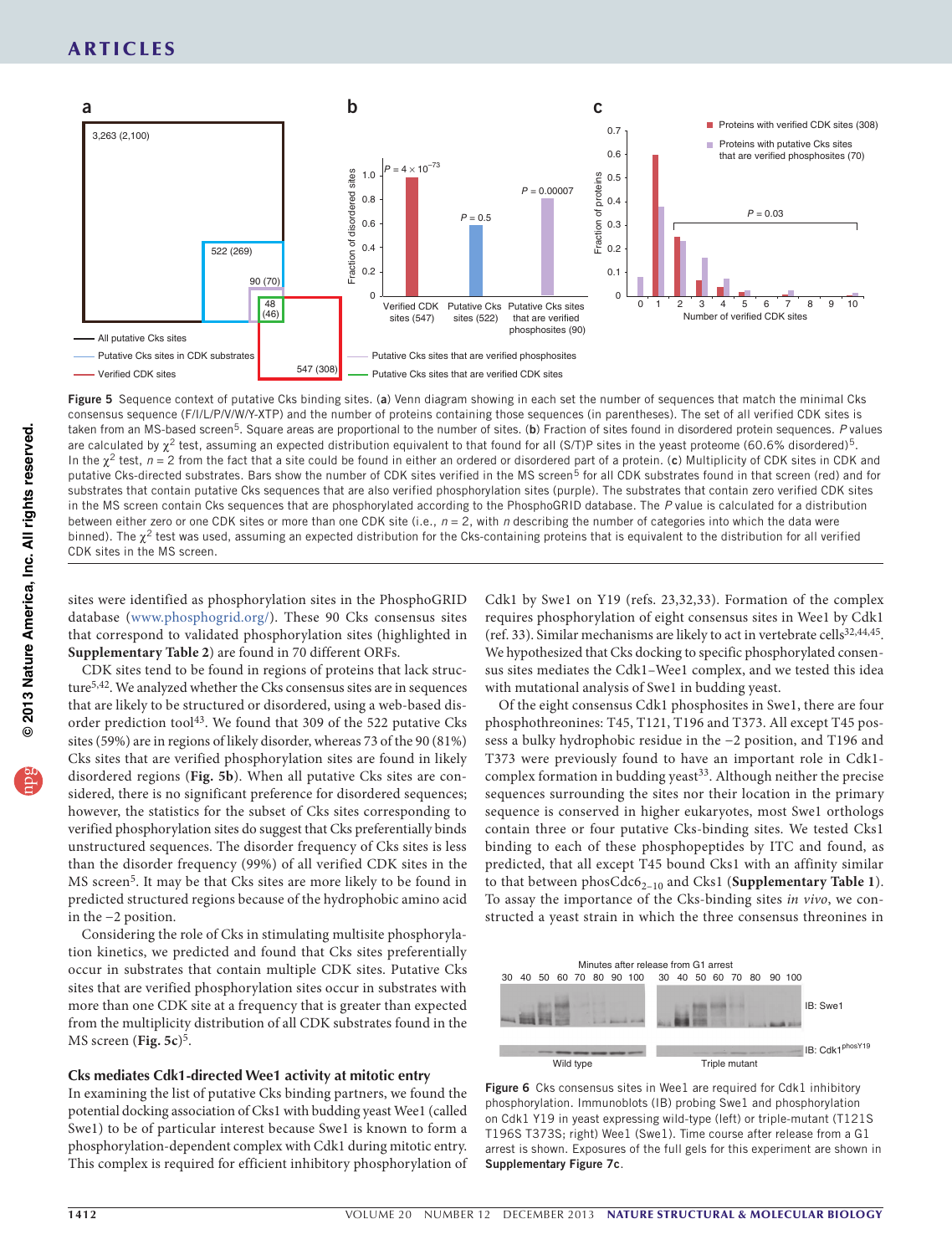Swe1 were mutated to serines (T121S T196S T373S; 'triple mutant') and in which Cdk1 phosphorylation of Swe1 is preserved, but Cks association is inhibited. We observed no considerable difference in the phosphorylation pattern of mutant and wild-type Swe1 (**[Fig. 6](#page-6-1)**) after release from G1 arrest, results suggesting that the Cks consensus sites do not have a role in Swe1 hyperphosphorylation *in vivo.* The triplemutant cells do show a defect in phosphorylation of Cdk1 on Y19 (**[Fig. 6](#page-6-1)**). The decreased Cdk1 phosphorylation is not due to reduced Swe1, because the total amount of Swe1 and its phosphorylation state are consistent between mutant and wild-type cells (**[Fig. 6](#page-6-1)**). We conclude that the Cks consensus sites are critical for Swe1 activity toward Cdk1. That hyperphosphorylation of Swe1 appears to be normal in the mutant suggests that Cks1 binding does not influence multisite phosphorylation in this context. Rather, Cks1 mediates formation of the complex in response to phosphorylation of the Cks1 consensus site, and this in turn allows Swe1 to phosphorylate Cdk1 efficiently on its inhibitory site.

#### **DISCUSSION**

Although it has been postulated that Cks stimulates CDK activity by binding primed substrates<sup>[3,](#page-8-19)13</sup>, little evidence has been provided for this model, and the association of Cks with phosphorylated substrates has not been well characterized. We demonstrate here that Cks binds phosphorylated CDK substrates in a sequence-dependent manner and find that efficient hyperphosphorylation of substrates depends on recognition of sequence elements that surround the phosphate. Our results support a model in which Cks binds specific priming sites to facilitate phosphorylation at other sites (**[Fig. 7a](#page-7-0)**). Other data suggest that Cks1 orients substrates for CDK phosphorylation at sites that are C terminal to the Cks1-binding site<sup>[10](#page-8-4)</sup>. Characterization of the Cks-binding consensus sequence has permitted identification of a large set of CDK substrates (269 proteins containing 522 Cks sites) that may use the Cks-dependent hyperphosphorylation mechanism. Considering that a smaller subset of putative Cks-binding sites contains sites for which phosphorylation has been directly observed (90 sites in 70 proteins), we anticipate that the actual number of Cks-interacting substrates in the cell is more modest. It remains an open question how many real Cks-directed CDK substrates exist, and it will be interesting to explore the different cell-cycle contexts in which Cks contributes to the desired signaling response.

The observation that only a subset of CDK sites have the required surrounding sequence for Cks binding has important implications for the understanding of multisite phosphorylation in cell-cycle regulation. The data presented here and in the accompanying paper demonstrate that CDK phosphoacceptor sites differentially influence the kinetics of phosphate incorporation at other sites<sup>[10](#page-8-4)</sup>. This regulatory mechanism can be used to control whether and when sites with critical outputs are phosphorylated. For example, in Sic1, phosphorylation

at specific sites required for ubiquitylation and degradation requires priming phosphorylation at the Cks consensus site<sup>[10](#page-8-4)</sup>. It has also been shown recently that different phosphorylation events in the retino-blastoma protein induce distinct conformational changes<sup>[27](#page-8-21)</sup>, and this motivates the need for unique control of phosphorylation at distinct sites. This notion that specific phosphorylation sites have distinct roles in tuning signaling outputs differs from other models for the mechanism of multisite phosphorylation in the cell cycle<sup>[22,](#page-8-22)[24](#page-8-23)</sup>, in which phosphorylation sites have generic roles.

Our data suggest that the influence of Cks on CDK-substrate phosphorylation kinetics depends on whether Cks-binding consensus sites are phosphorylated early or late in the multisite reaction. In the case that a Cks-binding site is phosphorylated early, phosphorylation triggers Cks binding to enhance phosphorylation of the remaining sites (**[Fig. 7a](#page-7-0)**). The consensus sequence for optimal Cks1 affinity contains a CDK-acceptor site (TP), and this is consistent with a self-priming mechanism. We note that other kinases could phosphorylate the Cks consensus site, including MAP kinases, which also recognize TP<sup>[46](#page-8-24)</sup>. The scenario depicted in **[Figure 7a](#page-7-0)** is true for Sic1. Two optimal CDK sites that act as Cks-dependent priming (T5 and T33) sites are required for semiprocessive phosphorylation of Sic1 and its degradation<sup>[10,](#page-8-4)[25](#page-8-2)</sup>. Cdc25 phosphorylation also uses the priming mechanism; mutation of Cks consensus sites abrogates cooperativity in the phosphorylation kinetics<sup>[26](#page-8-25)</sup>. Alternatively, if Cks consensus sites are phosphorylated late in the multisite reaction, CDK phosphorylation proceeds without or with limited Cks-induced stimulation for that particular substrate (**[Fig. 7b](#page-7-0)**). Swe1 (Wee1) may be an example of such a substrate. We observe no effect on Swe1 hyperphosphorylation *in vivo* when the Cks consensus is disrupted, and it has been proposed that the best Cks consensus sites (T196 and T373) are phosphorylated late<sup>33</sup>.

We found that the Cks consensus site in budding-yeast Wee1 is required for its ability to phosphorylate CDK on the inhibitory Y19 site. This observation demonstrates a new role for Cks in regulation of CDK activity through influencing post-translational modifications and explains one mechanism by which Cks regulates mitotic entry. It also emphasizes that the cellular role of Cks extends beyond its capacity to stimulate CDK kinetics. Cks mediates phosphorylationdependent interactions between CDK and its own regulators (**[Fig. 7b](#page-7-0)**). The Wee1–Cdk1 complex is a second example of this function, the first example being the binding of human Cks1 (hsCks1) to phosphorylated p27 (phosp27) within a ubiquitin ligase<sup>[18,](#page-8-26)19</sup>.

The structure of hsCks1 bound to phosp27 in the context of the Skp2–Skp1–Cullin ligase was previously solved<sup>[37](#page-8-28)</sup>, and comparison with the phosCdc6–Cks1 structure here indicates several similarities (**Supplementary Fig. 6**). The location of the phosphothreonine phosphate and γ-methyl groups and contacts with the +1 proline are equivalent. One notable difference is the presence of a glutamate in the −2 position in phosp27, which is not preferred in the

<span id="page-7-0"></span>Figure 7 Cks is a specificity factor that mediates CDK-substrate association for multiple functions. (a) Cks binds substrates phosphorylated at specific consensus sites (blue phosphate (P)), and the Cks–CDK– substrate complex stimulates further phosphorylation. The stimulatory effect requires that the Cks consensus site be phosphorylated early in the reaction, as is true in Sic1. (b) Cks acts as an adaptor that targets CDK to its regulators. In the case of Wee1, association with Cks consensus sites induces inhibitory phosphorylation in CDK (red phosphate).

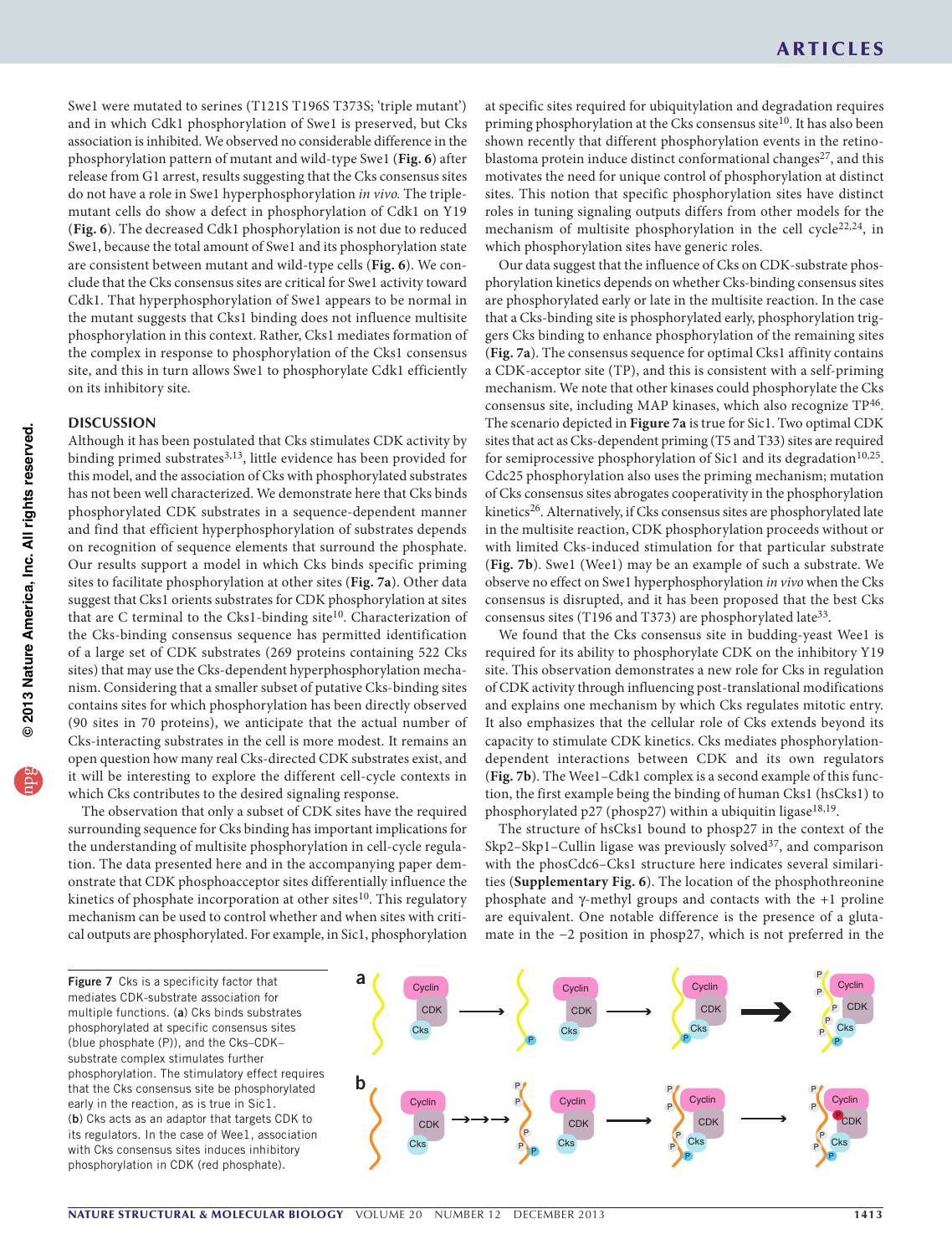## **ARTICLES**

Cks1-binding consensus site. In the phosp27–hsCks1 ligase structure, this phos27 E185 hydrogen-bonds with R294 and Y346 of Skp2 and Q52 of hsCks1. In Cks1, L83 is in the equivalent position as Q52. This difference explains why glutamate in the −2 position facilitates the phosp27-hsCks1 interaction in the context of ubiquitylation, whereas a hydrophobic residue is required for general Cks1 binding to phosphorylated targets. HsCks2 has a leucine at the hsCks1 Q52 position, similarly to Cks1, the fission-yeast ortholog suc1 and the frog ortholog p9. Our observations suggest that hsCks2, like its more distant orthologs, has a general role in CDK binding to its substrates and regulators, whereas Cks1 has evolved to gain its specific function as an adaptor for the Skp2 SCF ligase. Further dissection of the functional differences between the human Cks paralogs will be important for understanding the role of Cks in tumorigenesis and for its use as a cancer diagnostic.

#### **Methods**

Methods and any associated references are available in the [online](http://www.nature.com/doifinder/10.1038/nsmb.2707) [version](http://www.nature.com/doifinder/10.1038/nsmb.2707) of the paper.

**Accession codes.** Coordinates and structure factors for the  $Cks1_{1-112}$ -phos $Cdc6_{3-9}$  fusion protein have been deposited in the Protein Data Bank under accession code [4LPA.](http://www.rcsb.org/pdb/search/structidSearch.do?structureId=4LPA)

*Note: Any Supplementary Information and Source Data files are available in the [online](http://www.nature.com/doifinder/10.1038/nsmb.2707) [version](http://www.nature.com/doifinder/10.1038/nsmb.2707) of the paper.*

#### **Acknowledgments**

The authors acknowledge R. Cook of the Massachusetts Institute of Technology Biopolymers group for synthesis of peptide arrays and E. van Veen for providing valuable advice regarding peptide arrays. The authors thank E. Chen for assistance with CD experimental design and analysis. This research was supported by funding to S.M.R. from the American Cancer Society (RSG-12-131-01-CCG) and by a targeted financing scheme and an institutional grant IUT2-21 from the Estonian government to M.L.

#### **AUTHOR CONTRIBUTIONS**

D.A.M., E.R.M.B., M.K., R.L., D.R.K., M.L. and S.M.R. designed the study. D.A.M., E.R.M.B., M.K., R.L., M.V.M. and A.H. performed experiments. All authors analyzed data. D.A.M., E.R.M.B. and S.M.R. wrote the manuscript.

#### **COMPETING FINANCIAL INTERESTS**

The authors declare no competing financial interests.

Reprints and permissions information is available online at [http://www.nature.com/](http://www.nature.com/reprints/index.html) [reprints/index.html](http://www.nature.com/reprints/index.html).

- 1. Ubersax, J.A. & Ferrell, J.E. Jr. Mechanisms of specificity in protein phosphorylation. *Nat. Rev. Mol. Cell Biol.* 8, 530–541 (2007).
- 2. Brognard, J. & Hunter, T. Protein kinase signaling networks in cancer. *Curr. Opin. Genet. Dev.* 21, 4–11 (2011).
- <span id="page-8-19"></span>3. Morgan, D.O. *The Cell Cycle: Principles of Control* (New Science Press, 2007).
- <span id="page-8-11"></span>4. Ubersax, J.A. *et al.* Targets of the cyclin-dependent kinase Cdk1. *Nature* 425, 859–864 (2003).
- <span id="page-8-12"></span>5. Holt, L.J. *et al.* Global analysis of Cdk1 substrate phosphorylation sites provides insights into evolution. *Science* 325, 1682–1686 (2009).
- 6. Sherr, C.J. Cancer cell cycles. *Science* 274, 1672–1677 (1996).
- Loog, M. & Morgan, D.O. Cyclin specificity in the phosphorylation of cyclindependent kinase substrates. *Nature* 434, 104–108 (2005).
- 8. Schulman, B.A., Lindstrom, D.L. & Harlow, E. Substrate recruitment to cyclindependent kinase 2 by a multipurpose docking site on cyclin A. *Proc. Natl. Acad. Sci. USA* 95, 10453–10458 (1998).
- <span id="page-8-8"></span>9. Kõivomägi, M. *et al.* Dynamics of Cdk1 substrate specificity during the cell cycle. *Mol. Cell* 42, 610–623 (2011).
- <span id="page-8-4"></span>10. Koivomagi, M. *et al.* Multisite phosphorylation networks as signal processors for Cdk1. *Nat. Struct. Mol. Biol.* 20, [doi:10.1038/nsmb.2706](http://www.nature.com/doifinder/10.1038/nsmb.2706) (3 November 2013).
- 11. Hayles, J., Aves, S. & Nurse, P. suc1 is an essential gene involved in both the cell cycle and growth in fission yeast. *EMBO J.* 5, 3373–3379 (1986).
- <span id="page-8-10"></span>12. Tang, Y. & Reed, S.I. The Cdk-associated protein Cks1 functions both in G1 and G2 in *Saccharomyces cerevisiae*. *Genes Dev.* 7, 822–832 (1993).
- <span id="page-8-20"></span>13. Pines, J. Cell cycle: reaching for a role for the Cks proteins. *Curr. Biol.* 6, 1399–1402 (1996).
- 14. Shapira, M. *et al.* Alterations in the expression of the cell cycle regulatory protein cyclin kinase subunit 1 in colorectal carcinoma. *Cancer* 100, 1615–1621 (2004).
- 15. Martinsson-Ahlzén, H.S. *et al.* Cyclin-dependent kinase-associated proteins Cks1 and Cks2 are essential during early embryogenesis and for cell cycle progression in somatic cells. *Mol. Cell Biol.* 28, 5698–5709 (2008).
- 16. Lan, Y. *et al.* Aberrant expression of Cks1 and Cks2 contributes to prostate tumorigenesis by promoting proliferation and inhibiting programmed cell death. *Int. J. Cancer* 123, 543–551 (2008).
- 17. Westbrook, L. *et al.* High Cks1 expression in transgenic and carcinogen-initiated mammary tumors is not always accompanied by reduction in p27Kip1. *Int. J. Oncol.* 34, 1425–1431 (2009).
- <span id="page-8-26"></span>18. Ganoth, D. et al. The cell-cycle regulatory protein Cks1 is required for SCF<sup>Skp2</sup>mediated ubiquitinylation of p27. *Nat. Cell Biol.* 3, 321–324 (2001).
- <span id="page-8-27"></span>19. Spruck, C. *et al.* A CDK-independent function of mammalian Cks1: targeting of SCFSkp2 to the CDK inhibitor p27Kip1. *Mol. Cell* 7, 639–650 (2001).
- 20. Morris, M.C. *et al.* Cks1-dependent proteasome recruitment and activation of CDC20 transcription in budding yeast. *Nature* 423, 1009–1013 (2003).
- 21. Yu, V.P., Baskerville, C., Grunenfelder, B. & Reed, S.I. A kinase-independent function of Cks1 and Cdk1 in regulation of transcription. *Mol. Cell* 17, 145–151 (2005).
- <span id="page-8-22"></span>22. Nash, P. *et al.* Multisite phosphorylation of a CDK inhibitor sets a threshold for the onset of DNA replication. *Nature* 414, 514–521 (2001).
- <span id="page-8-0"></span>23. Harvey, S.L., Charlet, A., Haas, W., Gygi, S.P. & Kellogg, D.R. Cdk1-dependent regulation of the mitotic inhibitor Wee1. *Cell* 122, 407–420 (2005).
- <span id="page-8-23"></span>24. Kim, S.Y. & Ferrell, J.E. Jr. Substrate competition as a source of ultrasensitivity in the inactivation of Wee1. *Cell* 128, 1133–1145 (2007).
- <span id="page-8-2"></span>25. Kõivomägi, M. *et al.* Cascades of multisite phosphorylation control Sic1 destruction at the onset of S phase. *Nature* 480, 128–131 (2011).
- <span id="page-8-25"></span>26. Trunnell, N.B., Poon, A.C., Kim, S.Y. & Ferrell, J.E. Jr. Ultrasensitivity in the Regulation of Cdc25C by Cdk1. *Mol. Cell* 41, 263–274 (2011).
- <span id="page-8-21"></span>27. Burke, J.R., Hura, G.L. & Rubin, S.M. Structures of inactive retinoblastoma protein reveal multiple mechanisms for cell cycle control. *Genes Dev.* 26, 1156–1166 (2012).
- 28. Goldbeter, A. & Koshland, D.E. Jr. An amplified sensitivity arising from covalent modification in biological systems. *Proc. Natl. Acad. Sci. USA* 78, 6840–6844 (1981).
- 29. Ferrell, J.E. Jr. Tripping the switch fantastic: how a protein kinase cascade can convert graded inputs into switch-like outputs. *Trends Biochem. Sci.* 21, 460–466 (1996).
- 30. Salazar, C. & Hofer, T. Multisite protein phosphorylation: from molecular mechanisms to kinetic models. *FEBS J.* 276, 3177–3198 (2009).
- 31. Thomson, M. & Gunawardena, J. Unlimited multistability in multisite phosphorylation systems. *Nature* 460, 274–277 (2009).
- <span id="page-8-15"></span>32. Deibler, R.W. & Kirschner, M.W. Quantitative reconstitution of mitotic CDK1 activation in somatic cell extracts. *Mol. Cell* 37, 753–767 (2010).
- <span id="page-8-16"></span>33. Harvey, S.L. *et al.* A phosphatase threshold sets the level of Cdk1 activity in early mitosis in budding yeast. *Mol. Biol. Cell* 22, 3595–3608 (2011).
- <span id="page-8-5"></span>34. Arvai, A.S., Bourne, Y., Hickey, M.J. & Tainer, J.A. Crystal structure of the human cell cycle protein CksHs1: single domain fold with similarity to kinase N-lobe domain. *J. Mol. Biol.* 249, 835–842 (1995).
- <span id="page-8-6"></span>35. Bourne, Y. *et al.* Crystal structure of the cell cycle-regulatory protein suc1 reveals a β-hinge conformational switch. *Proc. Natl. Acad. Sci. USA* 92, 10232–10236 (1995).
- <span id="page-8-9"></span>36. Bourne, Y. *et al.* Crystal structure and mutational analysis of the human CDK2 kinase complex with cell cycle-regulatory protein CksHs1. *Cell* 84, 863–874 (1996).
- <span id="page-8-28"></span>37. Hao, B. *et al.* Structural basis of the Cks1-dependent recognition of  $p27^{kip1}$  by the SCFSkp2 ubiquitin ligase. *Mol. Cell* 20, 9–19 (2005).
- 38. Patra, D., Wang, S.X., Kumagai, A. & Dunphy, W.G. The *Xenopus* Suc1/Cks protein promotes the phosphorylation of G<sub>2</sub>/M regulators. *J. Biol. Chem.* 274, 36839–36842 (1999).
- <span id="page-8-1"></span>39. Mimura, S., Seki, T., Tanaka, S. & Diffley, J.F. Phosphorylation-dependent binding of mitotic cyclins to Cdc6 contributes to DNA replication control. *Nature* 431, 1118–1123 (2004).
- <span id="page-8-3"></span>40. Odaert, B. *et al.* Solution NMR study of the monomeric form of p13suc1 protein sheds light on the hinge region determining the affinity for a phosphorylated substrate. *J. Biol. Chem.* 277, 12375–12381 (2002).
- <span id="page-8-7"></span>41. Crowley, P.B. & Golovin, A. Cation-π interactions in protein-protein interfaces. *Proteins* 59, 231–239 (2005).
- <span id="page-8-13"></span>42. Tyanova, S., Cox, J., Olsen, J., Mann, M. & Frishman, D. Phosphorylation variation during the cell cycle scales with structural propensities of proteins. *PLOS Comput. Biol.* 9, e1002842 (2013).
- <span id="page-8-14"></span>43. Ishida, T. & Kinoshita, K. PrDOS: prediction of disordered protein regions from amino acid sequence. *Nucleic Acids Res.* 35, W460–W464 (2007).
- <span id="page-8-17"></span>44. Mueller, P.R., Coleman, T.R. & Dunphy, W.G. Cell cycle regulation of a *Xenopus* Wee1-like kinase. *Mol. Biol. Cell* 6, 119–134 (1995).
- <span id="page-8-18"></span>45. Tang, Z., Coleman, T.R. & Dunphy, W.G. Two distinct mechanisms for negative regulation of the Wee1 protein kinase. *EMBO J.* 12, 3427–3436 (1993).
- <span id="page-8-24"></span>46. Mukhopadhyay, N.K. *et al.* An array of insulin-activated, proline-directed serine/ threonine protein kinases phosphorylate the p70 S6 kinase. *J. Biol. Chem.* 267, 3325–3335 (1992).